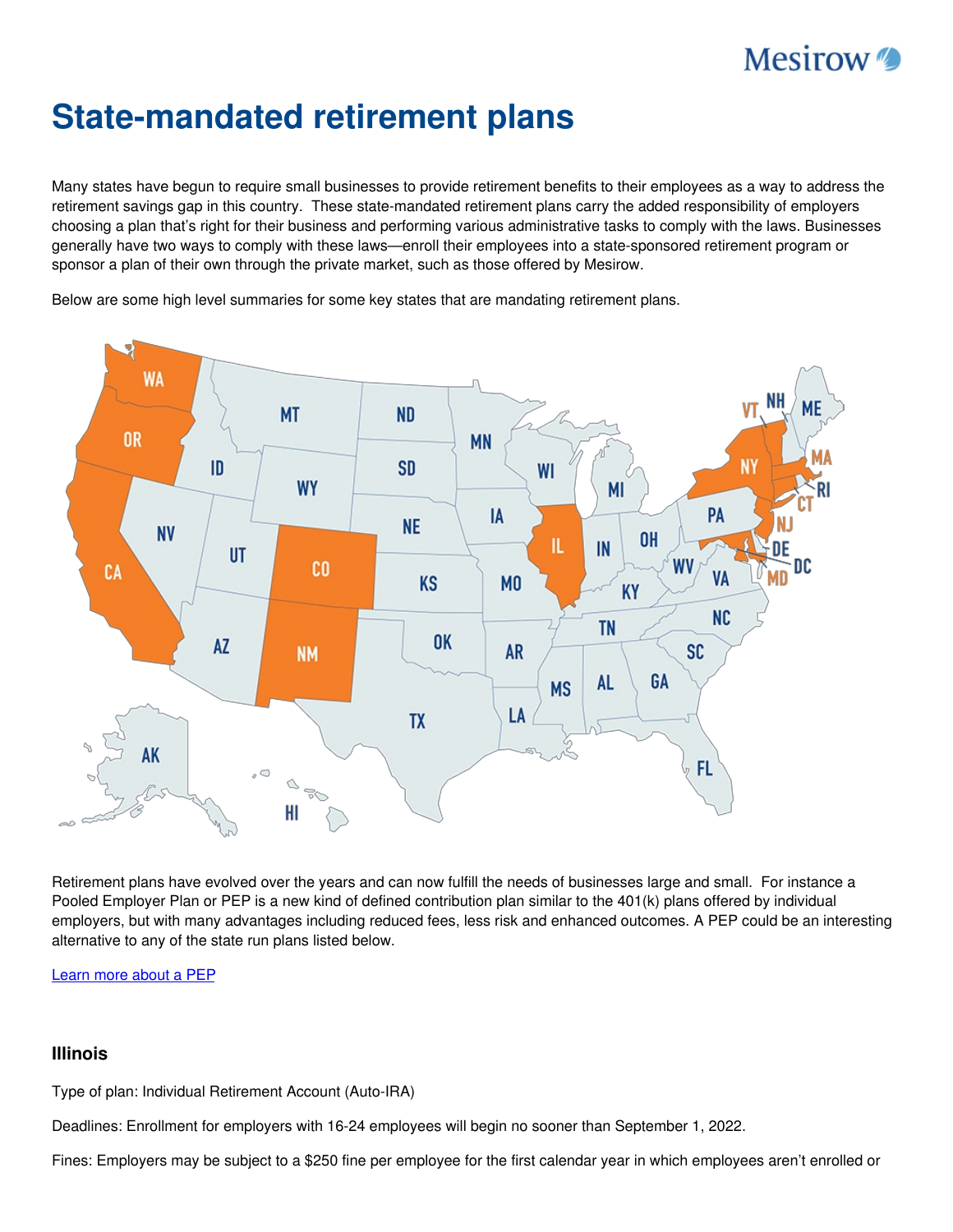don't opt-out and \$500 per employee for the second calendar year in which employees aren't enrolled or don't opt-out.

LEARN MORE ABOUT ILLINOIS [SECURE](https://www.ilsecurechoice.com/?gclid=EAIaIQobChMI8vPIjObK9gIV0xPUAR1mrw0ZEAAYASAAEgKpxPD_BwE&gclsrc=aw.ds) CHOICE

### **California**

Type of plan: Individual Retirement Account (Auto-IRA)

Deadlines: Final deadline on June 30, 2022 requires employers with 5+ employees to offer a plan (mandates for businesses with 100+ employees and 50+ employees have already passed).

Fines: Employers may be subject to a \$250 fine per employee if found in non-compliance 90+ days after the notice and a \$500 fine per employee if found in non-compliance after 180+ days.

LEARN MORE ABOUT [CALSAVERS](https://www.treasurer.ca.gov/calsavers/2021-Year-in-Review.pdf?vgo_ee=%2F9hke%2BJ3MVx8XCrKniCOPyX7WCjFTVwDxkDBhTN%2Fr6w%3D)

#### **Massachusetts**

Type of plan: Voluntary Open Multiple Employer Plan (MEP)

Deadlines: N/A

Fines: N/A

LEARN MORE ABOUT [MASSACHUSETTS](https://www.empower.com/client/mass/employer/resources/pdf/CORE-Plan-Adoption-Brochure.pdf) DEFINED CONTRIBUTION CORE PLAN

#### **New Jersey**

Type of plan: Individual Retirement Account (Auto-IRA)

Deadlines: Program is expected to launch in March 2022.

Fines: Employers may be subject to a written warning for the first calendar year found in non-compliance, a fine of \$100 for the second calendar year in non-compliance, a fine of \$250 per employee for the third and fourth calendar year, and a fine of \$500 per employee for the fifth (and subsequent) calendar year.

LEARN MORE ABOUT NEW JERSEY [SECURE](https://www.mesirow.com/capabilities/wealth-management/scanlon-bryan-irving-team) CHOICE

#### **New York**

Type of plan: Individual Retirement Account (Auto-IRA)

Deadlines: Employers with 10+ employees must be in compliance no later than nine months after the program is open for enrollment. As of February 2022, implementation appears to be moving forward—but final deadlines are still TBD.

Fines: TBD. As of early 2022, the program was in the process of naming a consultant to assist with program design, administration, investment management, and more.

LEARN MORE ABOUT NEW YORK SECURE CHOICE [SAVINGS](https://www.mesirow.com/capabilities/wealth-management/scanlon-bryan-irving-team)

#### **Oregon**

Type of plan: Individual Retirement Account (Auto-IRA)

Deadlines: Registration for employers with 4 or fewer employees is targeted for late 2022 (registration deadlines for all other businesses have passed).

Fines: Employers may be subject to a \$100 fine per employee (up to a maximum of \$5,000 per calendar year) if found in noncompliance.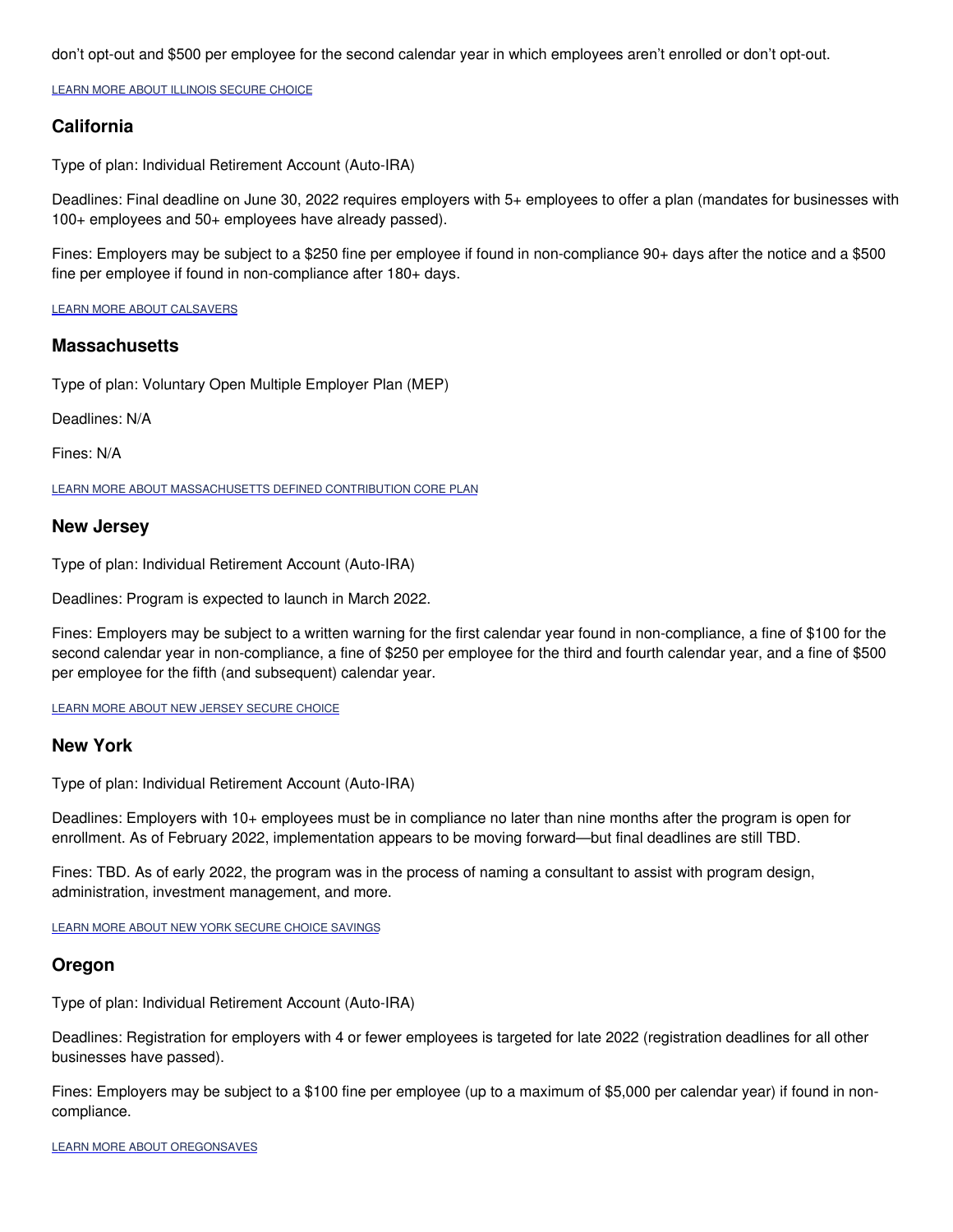# **Washington**

Type of plan: Marketplace where employers can choose from a variety of plans.

Deadlines: There is no deadline.

Fines: There are no fines.

Retirement [Marketplace](https://retirement-marketplace.com/)

# **Colorado**

Type of plan: Individual Retirement Account (IRA)

Deadlines: Enrollment begins 2023.

Fines: N/A.

[Colorado](https://treasury.colorado.gov/colorado-secure-savings-program) secure savings

# **New Mexico**

Type of plan: Individual Retirement Account (IRA)

Deadlines: July 1, 2024.

Fines: N/A.

New [Mexico](https://nmsto.gov/special-programs/work-and-save/#overview) Work and Save Act

# **Vermont**

Type of plan: Multiple-employer plan (MEP)

Deadlines: Postponed.

Fines: N/A.

Green Mountain Secure [Retirement](https://www.vermonttreasurer.gov/content/green-mountain-secure-retirement-plan) Plan

# **Connecticut**

Type of plan: Individual Retirement Account (IRA)

Deadlines: Eligibility and deadlines will roll out in three waves

Wave 1 - Registration deadline 6.30.22 for employers with 100 or more employees.

Wave 2 - Registration deadline 10.1.22 for employers with 26-99 employees.

Wave 3 - Registration deadline 3.30.23 for employers with 5-25 employees.

Fines: N/A.

#### **[MyCTSavings](https://myctsavings.com/)**

# **Maryland**

Type of plan: Individual Retirement Account (IRA)

Deadlines: The program begins September 6, 2022.

Fines: N/A.